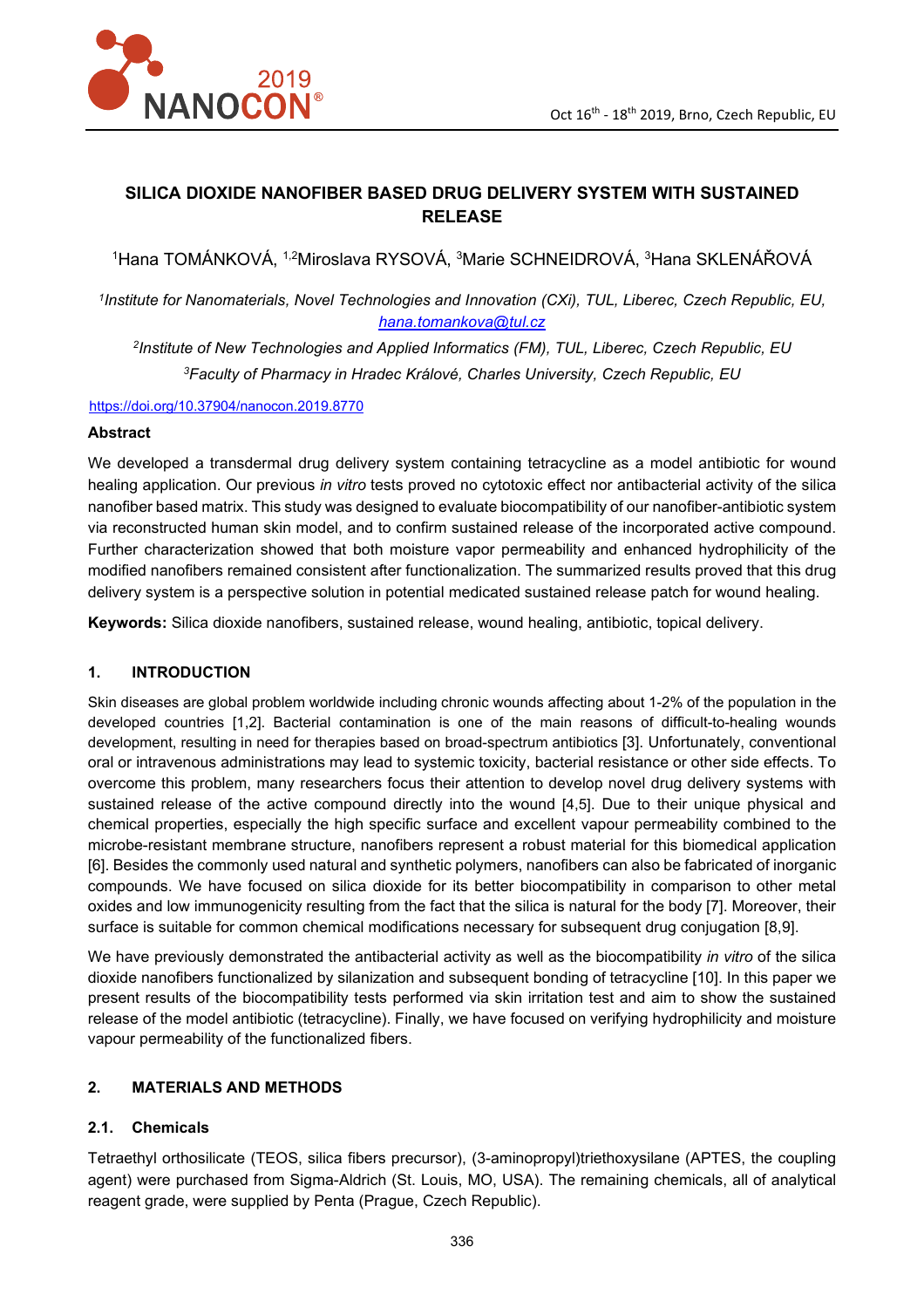

## **2.2. Preparation of nanofibers**

The silica nano-fibrous sheets of surface density of 470 g/m $^2$  were electrospun under stable conditions, at 22 °C (air-conditioned space) using the NanoSpider device (NS 1WS500U, Elmarco Ltd.). The distance between an electrode and a collector was 175 mm. The spinning solution was prepared by sol-gel method using TEOS as a precursor, voltage of 70kV was applied. Finally, electro-spun sheets were thermally treated (180 °C) to ensure their prolonged stability. Surface functionalization was realized by silanisation [11] as nanofibrous mats were cut into 5 x 5 cm sheets and immersed into 3% (v/v) APTES solution containing 4% of water in ethanol (v/v). The pH was adjusted to 5.3 using acetic acid. After 2-hour silanization of nanofibers at a laboratory temperature under continual shaking, the samples were washed by the solution containing 4% water in ethanol (v/v). Finally, the nanofibers were dried at 110 °C/30min. Control samples were prepared evenly but immersed in the mixture water/ethanol (4/96) with pH 5.3 only, without APTES.

## **2.3. Reconstructed human skin model**

Biocompatibility was evaluated via skin irritation test on reconstructed *ex vivo* skin models of epidermis EpidermTM (MatTek Corporation, Ashland, USA). The test was carried out in accordance with the instructions given in the MK-24-007-0023 IN VITRO EpiDerm™ SKIN IRRITATION TEST (EPI-200-SIT) and OECD Guideline No. 1 test. 439 - In vitro skin irritation: Reconstructed human epidermis test method, OECD Guideline for Chemicals testing 431 - In vitro skin corrosion: Human skin model test and Method B.46 - In vitro skin irritation: Reconstructed human epidermis model test 761/2009. In the test, living tissue of the epidermis was exposed to test materials with potential for skin applications and drug delivery. In accordance with the protocol MK-24-007-0023, exposure to the tested nanofibrous layers was performed in a size equivalent to the surface area of the skin model. Exposure lasted 60 minutes and was followed by 44 hours incubation under standard conditions without test sample. The assay was then evaluated by evaluation of active metabolic conversion of 3- (4,5-dimethylthiazol-2-yl) -2,5-diphenyltetrazolium (MTT).

# **2.4. Release kinetic testing**

In vitro release studies were done using automated Franz diffusion cell apparatus coupled to low pressure chromatographic system [12]: Franz cell (PermeGear, Hellertown, USA) consisted of donor and acceptor compartments between which the mixed cellulose esters membrane (Merck KGaA, Darmstadt, Germany) was placed as a barrier. The experiments were conducted in three independent vertical Franz cells with a nominal volume of acceptor compartment of 15ml and the exposed membrane surface area of 3,14cm<sup>2</sup> . The nanofiber sample was placed on the cellulose membrane from the compartment side of the cell. The acceptor compartment was filled with ultrapure water (pH 4,5) maintained at 37 °C by a water bath in order to ensure the temperature of 32 °C on the surface of the membrane. These conditions were established to mimic the physiological conditions in the wound. The acceptor medium was stirred continuously. For each analysis, 100µL of sample were removed every 15 minutes, injected into HPLC column and spectrophotometrically quantified at 365nm. The receptor compartment was topped off with fresh *medium* after each sampling. The release profile for each sample was followed for 8 hours.

## **2.5. Moisture vapour permeability**

The change in the moisture vapour permeability of the test samples in the presence of test solution was determined according to the European Standard EN13726-2: test methods for primary wound dressings [13]. Sample of each fibrous sheet was applied to a Paddington cup containing 25 ml of test solution. The cup was then weighed and placed in an incubator at 37 °C. A tray containing 1 kg of freshly dried silica gel was placed in the bottom of the incubator to maintain a low relative humidity within the chamber. At determined time period, the entire system of the cup was weighed and the weight of moisture vapour loss through the nanofibers was calculated.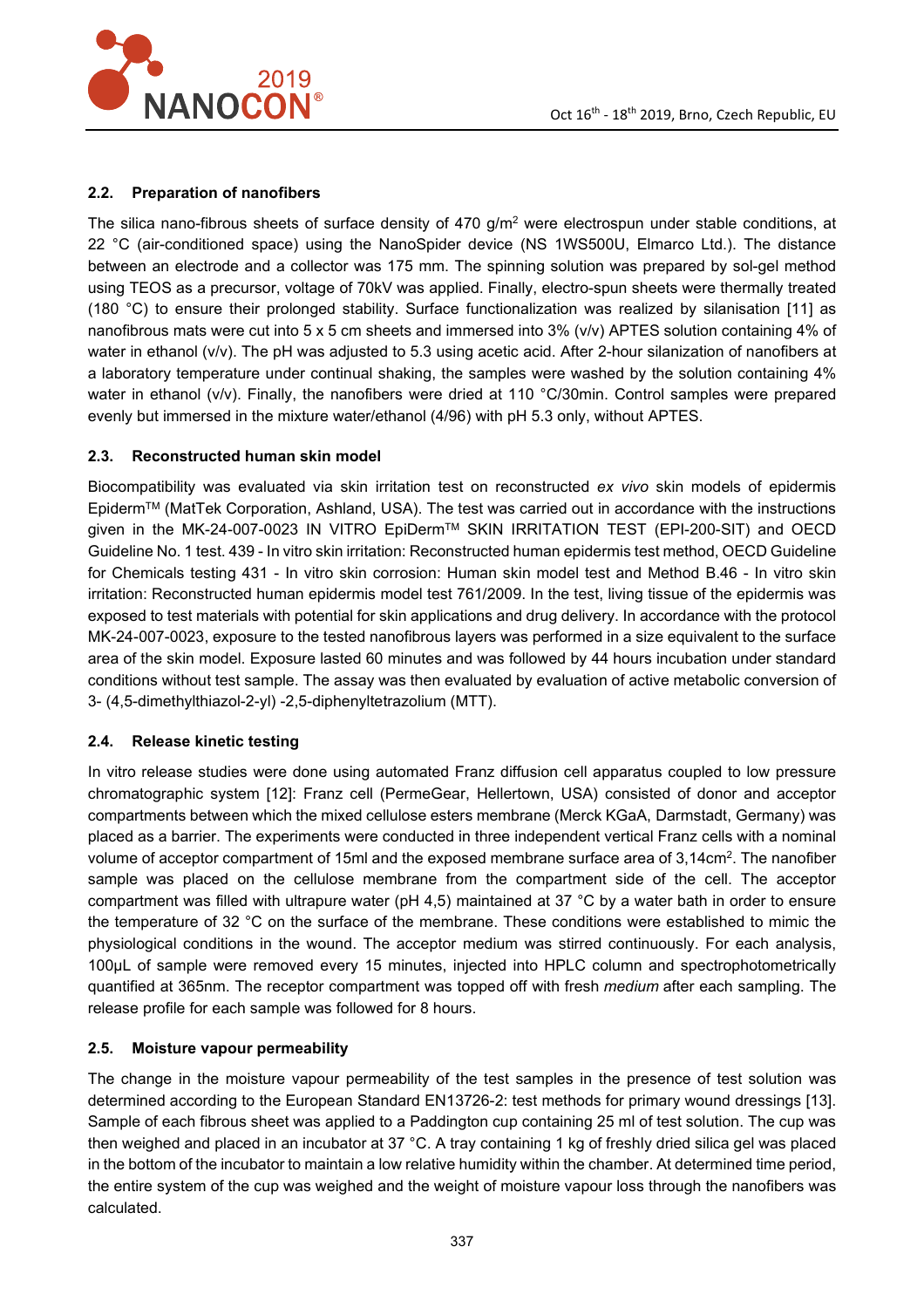

## **2.6. Water contact angle measurement**

To study the hydrophilicity/hydrophobicity rate, the contact angle was measured at different positions on the samples at room temperature using a Kruss Drop Shape Analyzer DS4. A total volume of  $2 \mu L$  of distilled water was dropped on the surface of a dry membrane surface, and the average values of the contact angle were calculated.

# **3. RESULTS**

## **3.1. Biocompatibility via reconstructed human skin model**

EpiDermTM is a multilayer tissue model consisting of primary human fibroblasts and keratinocytes allowing biocompatibility evaluation in the liquid /air interface and was validated in 2018 as a human relevant alternative to the *in vivo* skin irritation test. The results summarized in the **Figure 1** show that none of the tested materials can be considered as irritating. In this test group, the viability of the models was evaluated to be significantly greater than 50% (Cut-off level). The viability significantly exceeded 90% in all samples and reached level of viability of the control (untreated epidermis model. In the case of nanofibers with immobilized antibiotic the average value was  $101.3 \pm 2.4\%$  of NC viability.





# **3.2. Release kinetics study**

Franz diffusion cell based experiments are emerging as a generally accepted *in vitro* release testing method for semisolid formulations [14]. These open chambre based studies can simulate a topical application of the tested formulation by the mean of synthetic membrane, a tissue construct or a biological construct placed between the sample and the acceptor medium. The system is then used to evaluate the penetration of a drug through the barrier immiting the skin. The **Figure 2** summerizes both release profiles of the nanofibers conjugated to tetracycline with or without the amino groups incorporated on the surface. As the data show, during the monitored period, the amount of the antibiotic in the medium increases much more slowly for the sample of nanofibers that carry the incorporated amino groups on their surface. The tested hypothesis about the benefit of the silanization step before antibiotic conjugation on the sustained release of the drug is therefore supported by the obtained data. We have also tested different temperature conditions and have observed that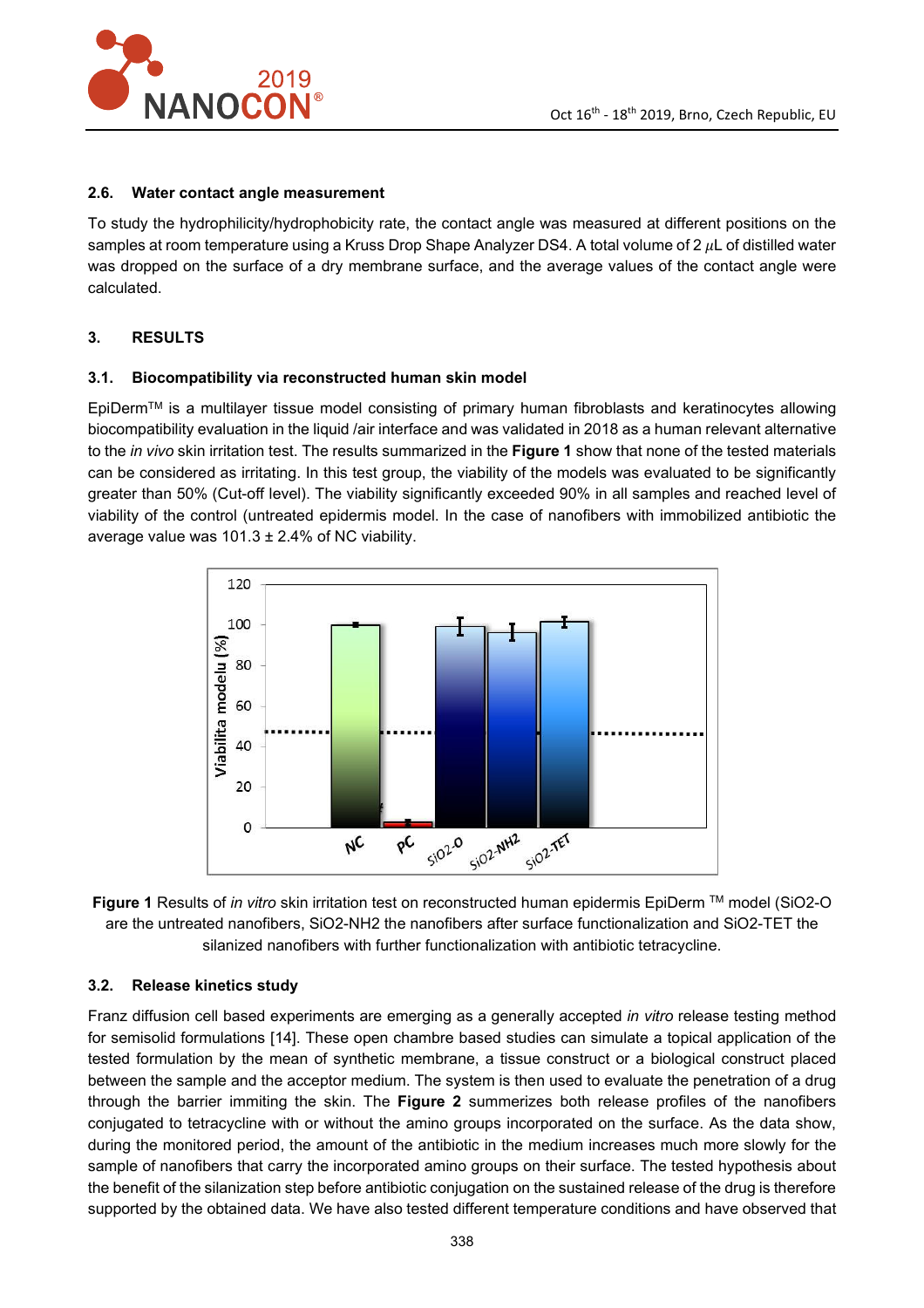

the increase of the temperature led to accelerated drug release (unpublished data). This situation simulates environment of a contaminated wound undergoing inflammation leading to temperature rise. Over the next months, additional measurements will be taken to monitor the release of the substance in days, not just hours. However, we are aware of the necessity of parallel testing of degradation products of tetracycline in the medium due to the long-term study and the testing conditions that are degrading for the antibiotic under test.



**Figure 2** Release kinetic profiles for pristine SiO2 nanofibers with adsorbed tetracycline (TET\_A) and for silanized SiO2 nanofibers conjugated to tetracycline (TET\_AK), under testing conditions of 32 °C, pH 4.5, HAWP membrane

# **3.3. Moisture vapor permeability testing**

Another important parameter observed usually in skin covers is the ability to remove water vapor, i.e. moisture vapor permeability. The proposed nanofibrous systems have also been tested for this property using the standardized Paddington Cup method (The European Standard EN13726-2, Test methods for primary wound dressings - Part 2: Moisture vapour transmission rate of permeable film dressings). As can be seen from the **Figure 3**, the water vapor permeability of nanofiber samples has been maintained after functional surface treatments and is similar to the commonly used, certified polypropylen/viscose based patch cushion.



**Figure 3** Monitoring of water vapor leakage from Paddington Cup system through various type of materials: silica dioxide nanofibers non-treated (SiO2), silanized (SiO2\_NH2), silanized/tetracycline conjugated (SiO2\_NH2\_TET) and commonly used viscose/polypropylene based patch cushion as a control sample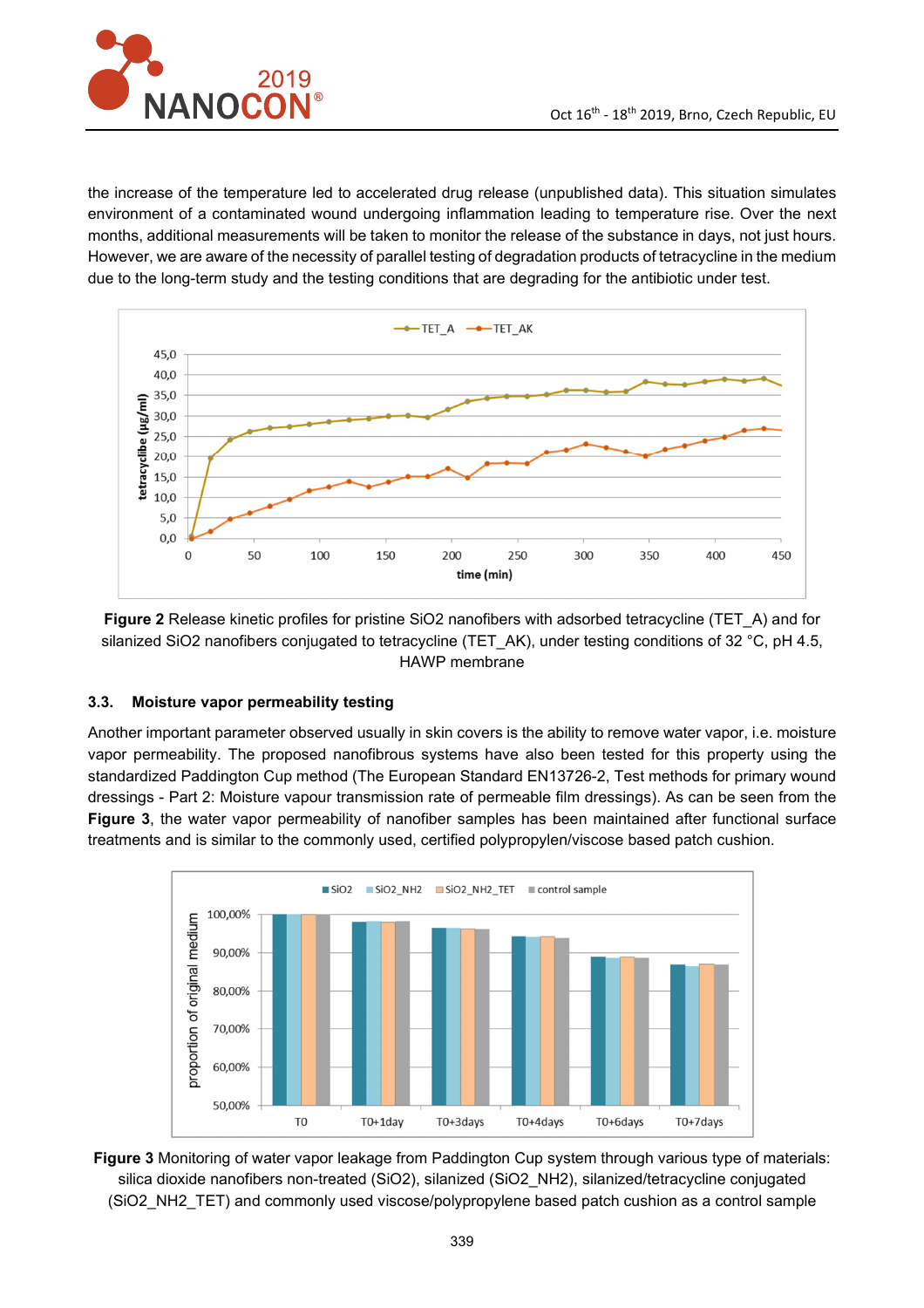

### **3.4. Water contact angle measurement**

An important property of materials considered for transdermal applications is their hydrophilicity. The basic prerequisite for proper wound healing is the possibility of draining excess exudate from the wound while maintaining the so-called moist healing if possible. Therefore, all considered materials were also evaluated from this point of view by measuring the contact angle of wetting on a drop sessile to the surface of the tested nanofibrous material. **Figure 4** shows that hydrophilicity of the nanofibers has improved with the surface treatments: the surface of the material changed from very hydrophobic (water contact angle around 120°) to completely hydrophilic (0°).

| <b>Type of Nanofibers</b>        | droplet contact             | droplet contact time:          | droplet contact time:       |
|----------------------------------|-----------------------------|--------------------------------|-----------------------------|
|                                  | t0                          | $10 + 1$ min                   | $10 + 5$ min                |
|                                  | $\mathfrak{m}$<br>$121,5^*$ | $\mathfrak{m}$<br>-<br>117°    | $\mathfrak{m}$<br>$118,3^*$ |
| SiO <sub>2</sub>                 |                             |                                |                             |
| SiO <sub>2</sub> NH <sub>2</sub> | o.                          |                                |                             |
|                                  |                             |                                |                             |
|                                  | $\mathbb{R}^n$<br>40°       | $\sim$<br>請單<br>O <sup>o</sup> |                             |
| $SiO2NH2$ TET                    |                             |                                |                             |
|                                  |                             | <b>Contract</b>                |                             |

**Figure 4** The size of the contact wetting angles on a drop adjacent to the surface of different types of nanofibers, measured in different time ranges between the drop and sensing (0 min, 1 min, 5 min)

## **4. CONCLUSION**

Our results represented in this study have proven silica nanofibers to be an interesting drug delivery solid formulation for treatment of contaminated topical wounds. The biocompatibility test performed on reconstructed human epidermis model EpiDermTM *in vitro* has shown neither cytotoxicity nor irritant effect of silica nanofibers with or without immobilized tetracycline. The release kinetics analysis has shown impact of state of the wound on the released antibiotic quantum as the TET release was decreased relevantly through the HAWP membrane simulating skin (epidermis) barrier under 32 °C in T-AK samples proving the positive effect of the silanization procedure on the drug immobilization and its subsequent release. We have also demonstrated that changed surface energy or wettability had no significant effect on the vapour permeability within the seven days period, which is an important parameter of wound dressing applicability.

#### **ACKNOWLEDGEMENTS**

*Realization and presentation of the research reported in this paper was supported by the TAČR project TH02020786, the MPO Trio project FV10605 realized at the Institute for Nanomaterials, Novel Technologies and Innovation of the Technical University of Liberec and by the Ministry of Education, Youth and Sports of the Czech Republic and the European Union - European Structural and Investment Funds in the frames of Operational Programme Research, Development and Education project Hybrid Materials for Hierarchical Structures (HyHi, Reg. No. CZ.02.1.01/0.0/0.0/16\_019/0000843)*